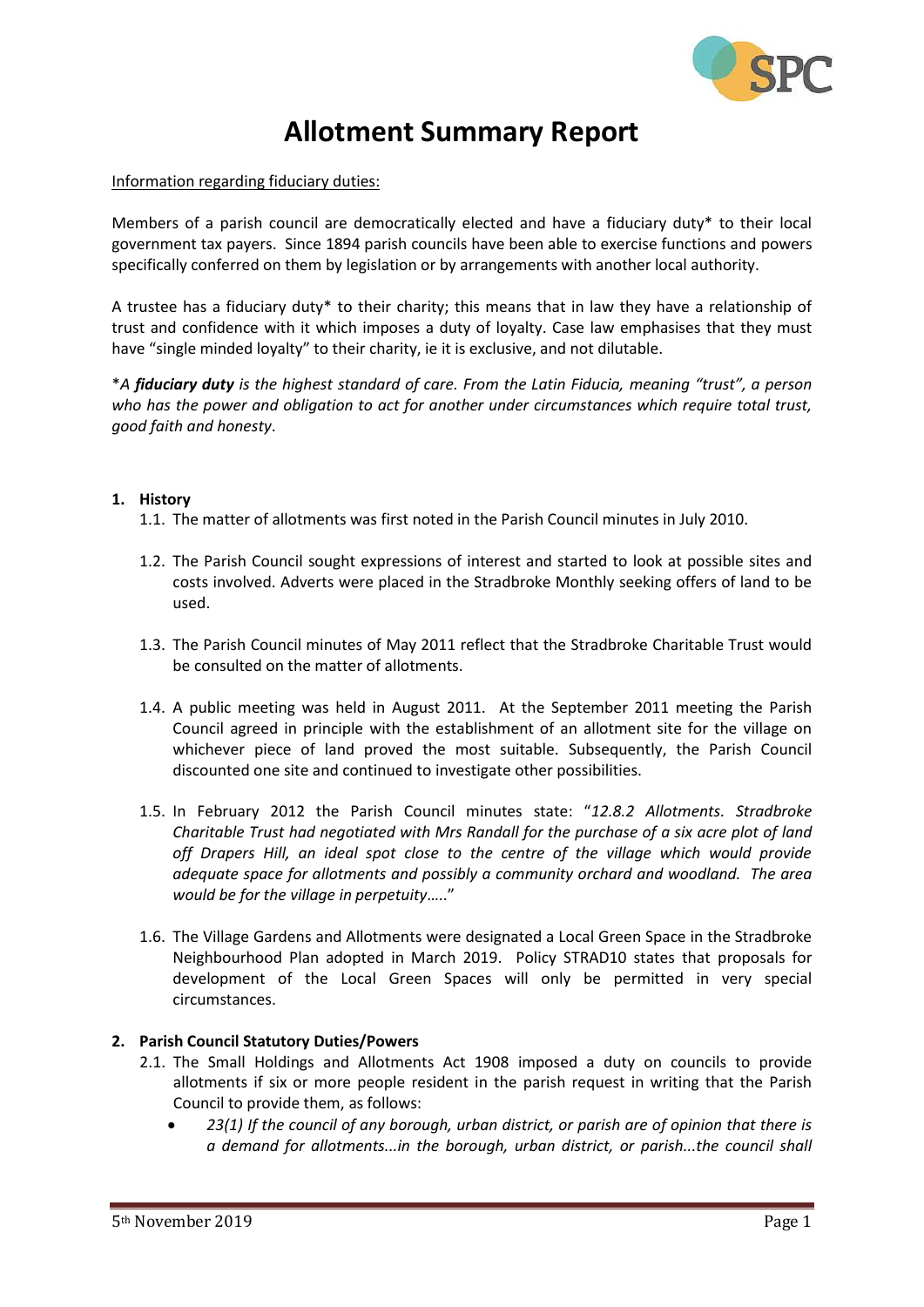*provide a sufficient number of allotments, and shall let such allotments to persons...resident in the borough, district, or parish, and desiring to take the same.*

- *23(2) On a representation in writing to the council of any borough, urban district, or parish, by any six registered parliamentary electors or [persons who are liable to pay an amount in respect of council tax] resident in the borough, urban district or parish, that the circumstances of the borough, urban district or parish are such that it is the duty of the council to take proceedings under this Part of this Act therein, the council shall take such representation into consideration.*
- 2.2. Section 25 of the Small Holdings and Allotments Act 1908 states that: "*Acquisition of land for purpose of Act - The Council of a borough, urban district, or parish may, for the purpose of providing allotments, by agreement purchase or take on lease land, whether situate within or without their borough, district*."
- 2.3. Notwithstanding the above power the Parish Council has a fiduciary duty to the taxpayers and must fulfil this duty in a way which is accountable to local people.

## **3. Land ownership**

3.1. The Land Registry entry shows that the ownership of the majority of the Allotment and Village Garden site is in the name of Peter Smith and Gerald Jenkins as Trustees of the charity known as the Stradbroke Charitable Trust.

Extract from the final page of the full Land Registry title: "*3. The land transferred will, as a result of this transfer, be held in trust for the Stradbroke Charitable Trust, a non-exempt charity, and the restrictions on disposition imposed by section 111-121 of the Charities Act 2011 will apply to the land (subject to section 113(3) of that Act)."*

- 3.2. Mrs Randall has retained a 12m x 9m portion of the site, for car parking. (see Map 1 whole site)
- 3.3. In a submission to the Parish Council dated  $14<sup>th</sup>$  October, the Trustees have stated the following: "*Under the terms of its agreement with Mrs Randall from whom the site was bought the Trust must not ever sell all or part of the site to the Parish Council. A relatively short-term lease (with options to renew) is permissible*."

Page 3 of the full Land Registry entry contains a clause as follows: "*Other. Application to note on Register – The parties hereto hereby apply to the Registrar for the entry in the register of the title allotted to the Property a restriction in standard form L in Schedule 4 of the Land Registration Rules 2003, namely: No disposition of the registered estate (other than a charge) by the proprietor of any registered charge not being a charge registered before the entry of this restriction, is to be registered without the written consent of Peggy Elizabeth Brenda Randall of Drapers Hill Farm, Laxfield Road, Stradbroke or her personal representatives or her conveyancer that the provisions of Schedule 2 of a contract dated 13 February 2012 between the said Peggy Elizabeth Brenda Randall (1) and the transferee (2) have been complied with."*

- 3.4. The transfer of the land to the Stradbroke Trust has not taken place; permission for the transfer is required from Mrs Randall and is subject to provisions in the Charities Act 2011.
- 3.5. There is an additional section of land at the top of the site, including a pond, it is not clear which organisation or person currently owns this land (see map 1 – whole site).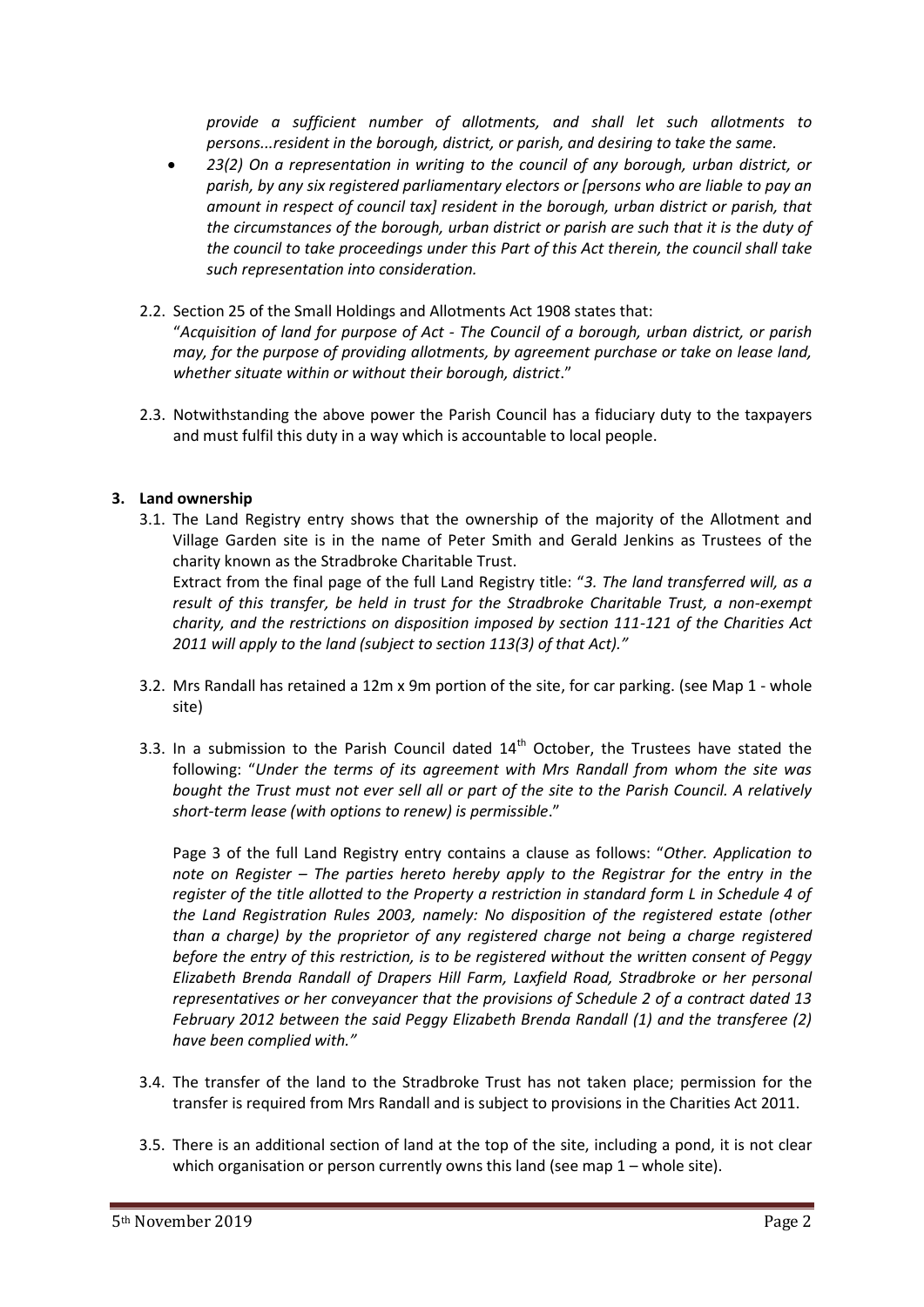